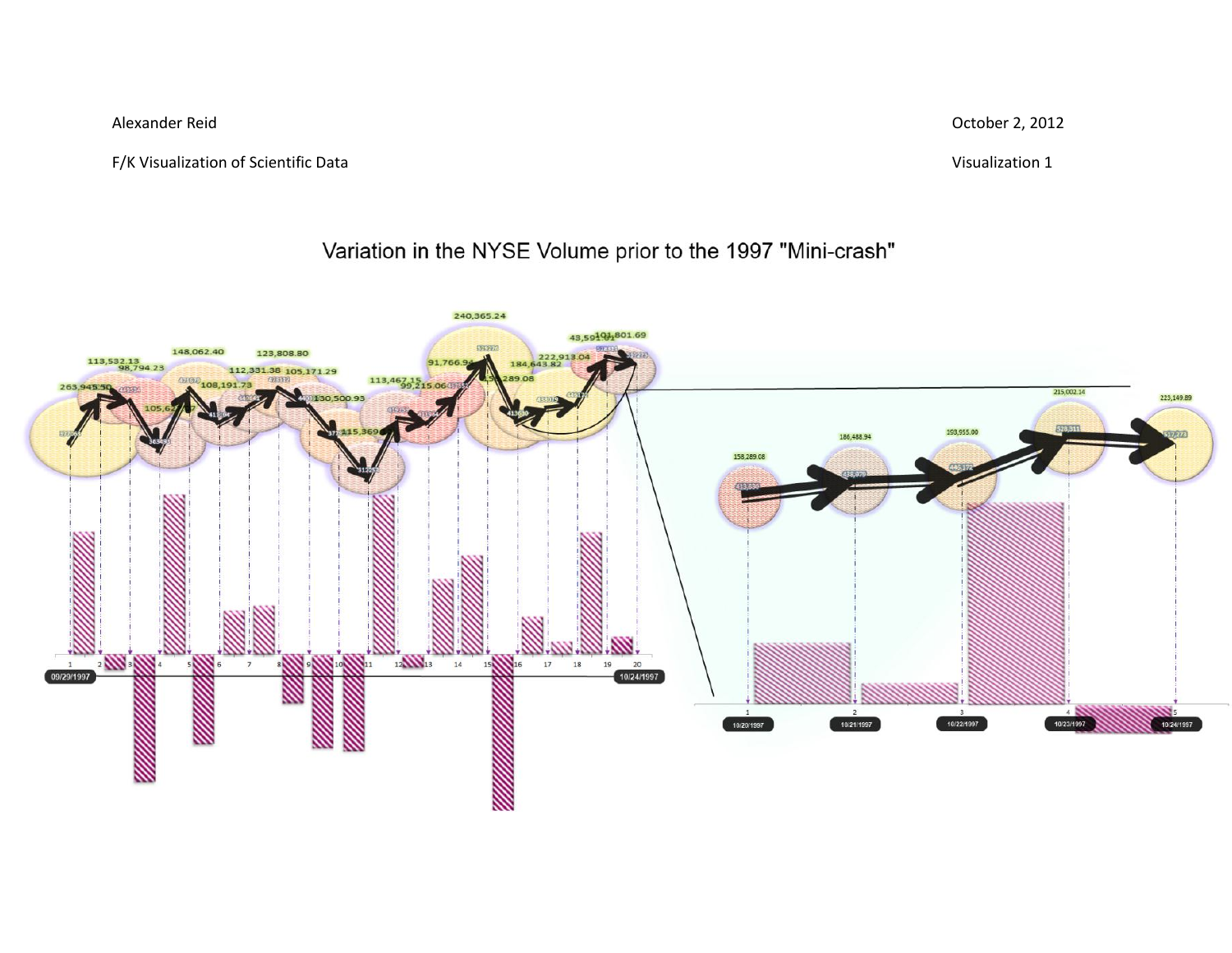## Variation in the NYSE Volume prior to the DotCom Bubble Burst (2000)

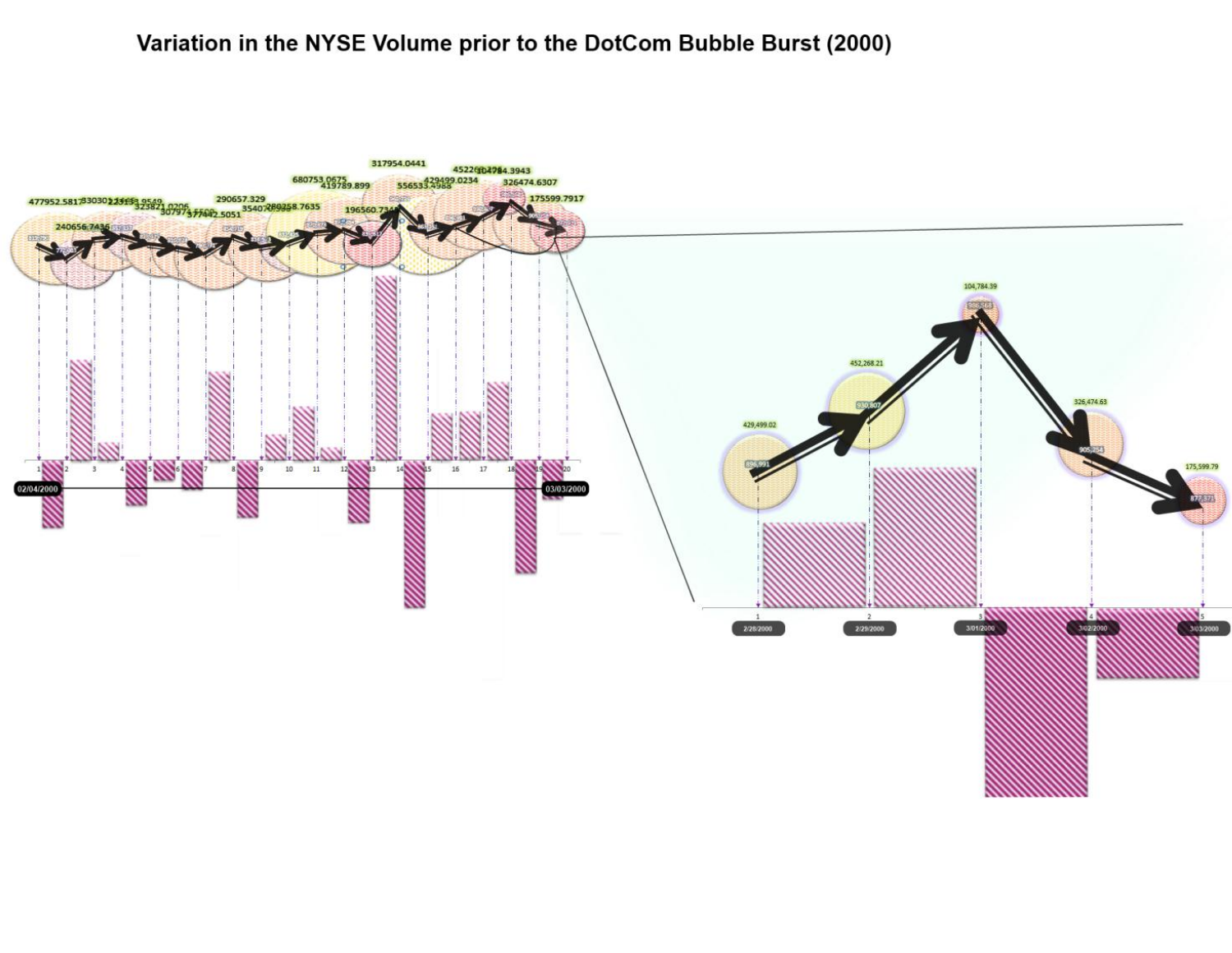. All figures are taken from "Reported Values" to NYSE, therefore there may be some values missing from the data set; i.e. that were not reported to the NYSE.



There are three main parts to both info-graphics, the stacked line chart composed of arrows, the bar chart running along the x axis, and the bubble chart behind the stacked line chart. The stacked line chart represents the variation in the daily volume of trades in the NYSE. Each info-graphic uses this part of the visualization to show trends over a short (week) and long period of time (month). These time frames are the weeks and months before the "Mini-crash of 19997" and the "DotCom Bubble Burst of 2000". The bar chart compares the trade volume between every two days and visualizes increases and decreases in that time frame. To generate this data I used excel to subtract the trade